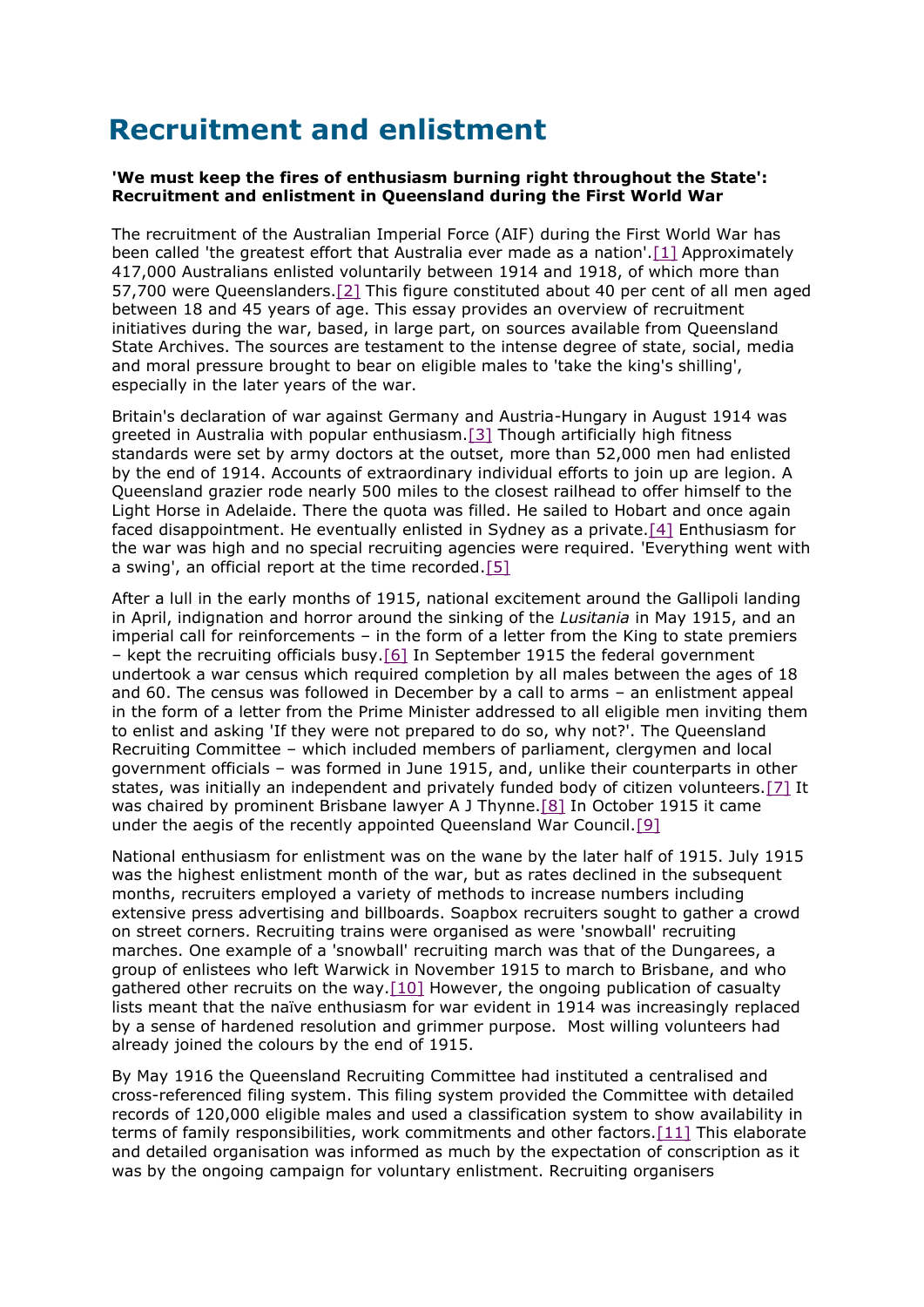increasingly believed that the voluntary system had reached its limit and invested in the success of compulsory conscription which had been publicly advocated by the Universal Service League and others since September 1915. The government under William Morris Hughes offered a plebiscite on the issue of conscription – campaigning for which proved highly socially and politically divisive. This debate helped to shatter any illusion of national unanimity around the war issue. The plebiscite was narrowly defeated on 28 October 1916. A second plebiscite in December 1917 was also defeated. Campaigning prior to the second vote proved even more vitriolic and divisive than the first. In the wake of these setbacks, recruiting organisers pulled out all stops to meet the quotas demanded by the government.

There was no neutral political space available for those who were eligible but chose not to enlist. They were typically branded as 'shirkers', 'traitors' and 'pro-German'. State, social and moral pressure was applied. In the wake of the conscription referendum in 1916 these accusations became more malicious. The social divisions produced by conscription and the pressure to enlist cut particularly deeply into rural communities. The myth of the digger as the military embodiment of the Australian bushman is a powerful and persistent one which had its origins in part in the writings of the prominent journalist and the war's official Australian historian C E W Bean. Men from the cities, however, enlisted in proportionally equal numbers to those from rural areas.

In 1917 the State Recruiting Committee reported that every eligible man whose contact details could be confirmed had been interviewed at least once by a recruiting officer and summaries of the interviews were kept on file. Frequently there were follow-up interviews[.\[12\]](https://web.archive.org.au/awa/20140801174110mp_/http:/www.archives.qld.gov.au/Researchers/History/HistoricalEssays/Pages/recruitment_and_enlistment.aspx#_edn12) Local recruiting committees were urged to ensure that rallies were held weekly and recruiting speeches were given twice daily outside the General Post Office in Brisbane. Each week Queensland newspapers carried a double-column advertisement for recruits. Racecourses, picture theatres and places of amusement were particularly targeted. Box kites were flown over the racecourse advertising the need for recruits. Despite the diligence and perspicacity with which the recruiters laboured, in no month after the first conscription plebiscite in October 1916 was the recruiting quota ever reached[.\[13\]](https://web.archive.org.au/awa/20140801174110mp_/http:/www.archives.qld.gov.au/Researchers/History/HistoricalEssays/Pages/recruitment_and_enlistment.aspx#_edn13)

In the wake of a determined German military thrust on the Western front in March 1918 and increased anxieties about the outcome of the struggle, a national recruiting conference of all state and federal political parties was convened by the Governor-General and held in Melbourne in April 1918. The purpose of the conference was to reenergise the recruitment drive and help heal the social divisions around the war. It proved a forlorn attempt at national cohesion around voluntarism as Labor delegates increasingly aired publicly their growing anti-war sentiment and Prime Minister Hughes' polemical and high-handed style did little to appease them[.\[14\]](https://web.archive.org.au/awa/20140801174110mp_/http:/www.archives.qld.gov.au/Researchers/History/HistoricalEssays/Pages/recruitment_and_enlistment.aspx#_edn14) The experience of war in general, and tensions around recruitment and conscription in particular, had shattered the nation's innocence and sense of unanimity. Behind the triumph and celebrations of victory there remained deep and lasting scars.

> Mark Cryle **Historian** January 2014

[<sup>\[1\]</sup>](https://web.archive.org.au/awa/20140801174110mp_/http:/www.archives.qld.gov.au/Researchers/History/HistoricalEssays/Pages/recruitment_and_enlistment.aspx#_ednref1) L L Robson, *The First AIF: A Study of Its Recruitment 1914-1918,* Melbourne University Press, Melbourne, 1970, page 3.

[<sup>\[2\]</sup>](https://web.archive.org.au/awa/20140801174110mp_/http:/www.archives.qld.gov.au/Researchers/History/HistoricalEssays/Pages/recruitment_and_enlistment.aspx#_ednref2) Ernest Scott, *Australia During the War*, ed. Robert O'Neill, The Official History of Australia in the War of 1914-1918, University of Queensland Press in association with The Australian War Memorial, St Lucia, 1989, page 872.

[<sup>\[3\]</sup>](https://web.archive.org.au/awa/20140801174110mp_/http:/www.archives.qld.gov.au/Researchers/History/HistoricalEssays/Pages/recruitment_and_enlistment.aspx#_ednref3) Turkey entered the war on the side of the central powers in October 1914.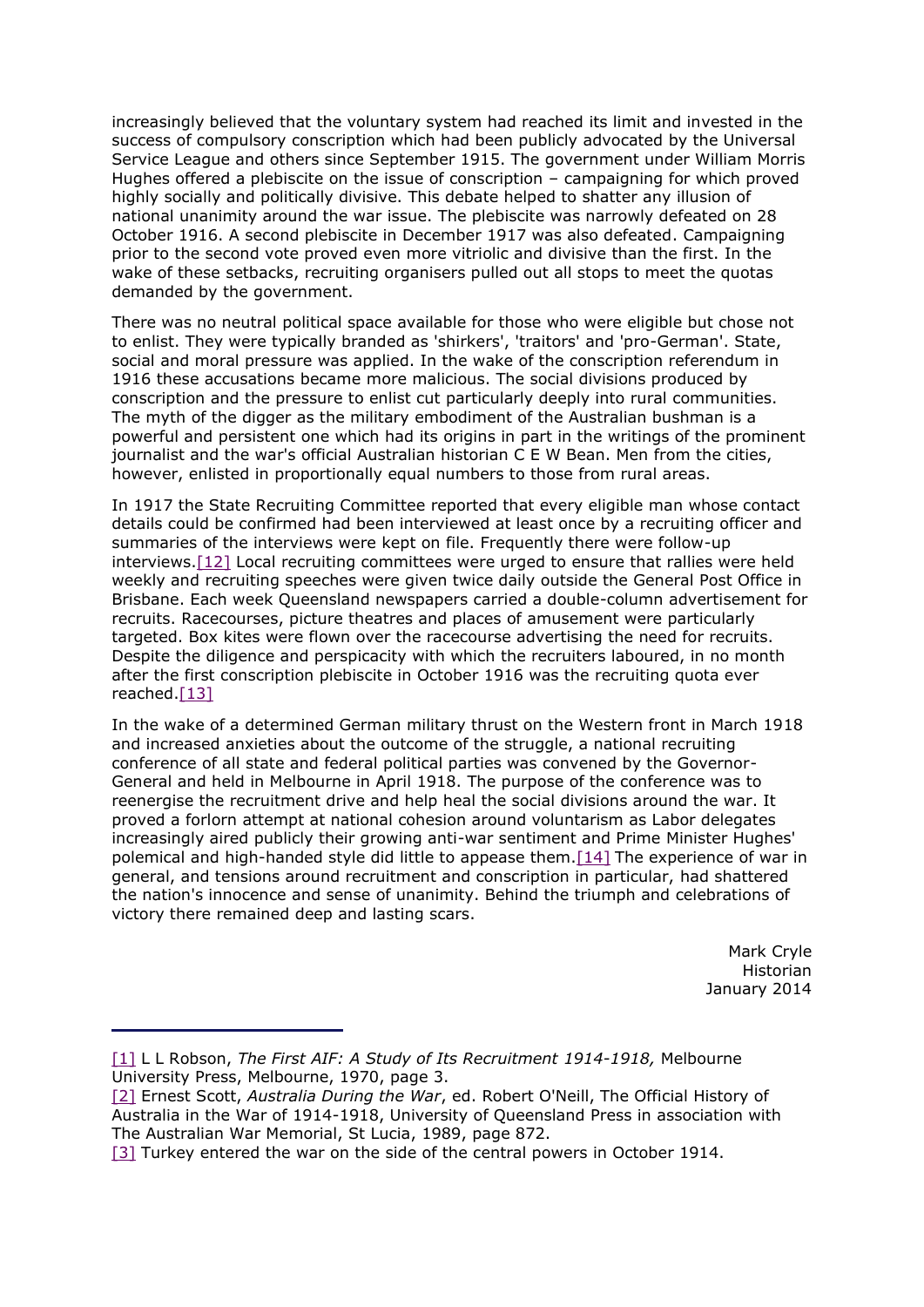[\[4\]](https://web.archive.org.au/awa/20140801174110mp_/http:/www.archives.qld.gov.au/Researchers/History/HistoricalEssays/Pages/recruitment_and_enlistment.aspx#_ednref4) Stuart Macintyre, *1901-1942 : The Succeeding Age*, ed. Geoffrey Bolton, 5 vols., The Oxford History of Australia, Oxford University Press, Melbourne, 1986, page 143. [\[5\]](https://web.archive.org.au/awa/20140801174110mp_/http:/www.archives.qld.gov.au/Researchers/History/HistoricalEssays/Pages/recruitment_and_enlistment.aspx#_ednref5) Cited in Scott, *Australia During the War*, page 286.

[\[6\]](https://web.archive.org.au/awa/20140801174110mp_/http:/www.archives.qld.gov.au/Researchers/History/HistoricalEssays/Pages/recruitment_and_enlistment.aspx#_ednref6) Hamilton Goold-Adams, State Governor to T J Ryan dated 25 October 1915. Queensland State Archives [Digital Image ID 25169](https://web.archive.org.au/awa/20140801174110mp_/http:/www.archivessearch.qld.gov.au/Image/DigitalImageDetails.aspx?ImageId=25169)

[\[7\]](https://web.archive.org.au/awa/20140801174110mp_/http:/www.archives.qld.gov.au/Researchers/History/HistoricalEssays/Pages/recruitment_and_enlistment.aspx#_ednref7) *Brisbane Courier*, 25 June 1915, page 7.

[\[8\]](https://web.archive.org.au/awa/20140801174110mp_/http:/www.archives.qld.gov.au/Researchers/History/HistoricalEssays/Pages/recruitment_and_enlistment.aspx#_ednref8) Minute dated 24 January 1916, Queensland War Council Minute Book No. 1. Queensland State Archives [Digital Image ID 24595](https://web.archive.org.au/awa/20140801174110mp_/http:/www.archivessearch.qld.gov.au/Image/DigitalImageDetails.aspx?ImageId=24595)

[\[9\]](https://web.archive.org.au/awa/20140801174110mp_/http:/www.archives.qld.gov.au/Researchers/History/HistoricalEssays/Pages/recruitment_and_enlistment.aspx#_ednref9) Minute dated 5 October 1915, Queensland War Council Minute Book No. 1. Queensland State Archives [Digital Image ID 24595](https://web.archive.org.au/awa/20140801174110mp_/http:/www.archivessearch.qld.gov.au/Image/DigitalImageDetails.aspx?ImageId=24595)

[\[10\]](https://web.archive.org.au/awa/20140801174110mp_/http:/www.archives.qld.gov.au/Researchers/History/HistoricalEssays/Pages/recruitment_and_enlistment.aspx#_ednref10) Minute dated 13 March 1916, Queensland War Council Minute Book No. 1. Queensland State Archives [Digital Image ID 24595](https://web.archive.org.au/awa/20140801174110mp_/http:/www.archivessearch.qld.gov.au/Image/DigitalImageDetails.aspx?ImageId=24595)

[\[11\]](https://web.archive.org.au/awa/20140801174110mp_/http:/www.archives.qld.gov.au/Researchers/History/HistoricalEssays/Pages/recruitment_and_enlistment.aspx#_ednref11) Report dated 22 May 1916, Queensland War Council Minute Book No. 1. Queensland State Archives [Digital Image ID 24595](https://web.archive.org.au/awa/20140801174110mp_/http:/www.archivessearch.qld.gov.au/Image/DigitalImageDetails.aspx?ImageId=24595)

[\[12\]](https://web.archive.org.au/awa/20140801174110mp_/http:/www.archives.qld.gov.au/Researchers/History/HistoricalEssays/Pages/recruitment_and_enlistment.aspx#_ednref12) Robson, *The First AIF.: A Study of Its Recruitment 1914-1918*, page 134.

[\[13\]](https://web.archive.org.au/awa/20140801174110mp_/http:/www.archives.qld.gov.au/Researchers/History/HistoricalEssays/Pages/recruitment_and_enlistment.aspx#_ednref13) Scott, *Australia During the War*, page 405.

[\[14\]](https://web.archive.org.au/awa/20140801174110mp_/http:/www.archives.qld.gov.au/Researchers/History/HistoricalEssays/Pages/recruitment_and_enlistment.aspx#_ednref14) Robson, *The First AIF: A Study of Its Recruitment 1914-1918*, page 192.

The quote in the title of this essay comes from page four of the Queensland Recruiting Committee report attached to the minutes dated 7 August 1916 of the Queensland War Council in the Queensland War Council Minute Book No. 1 (Queensland State Archives [Digital Image ID 24595\)](https://web.archive.org.au/awa/20140801174110mp_/http:/www.archivessearch.qld.gov.au/Image/DigitalImageDetails.aspx?ImageId=24595).

## **Public records held at Queensland State Archives relating to recruitment and enlistment in Queensland during the First World War**

### **Correspondence**

- European war: troops marching through streets of Brisbane, c 1 January 1914 31 December 1917. Queensland State Archives [Item ID 319267](https://web.archive.org.au/awa/20140801174110mp_/http:/www.archivessearch.qld.gov.au/Search/ItemDetails.aspx?ItemId=319267)
- European war: recruiting campaign, c 1 January 1915 31 December 1918. Queensland State Archives [Item ID 319308](https://web.archive.org.au/awa/20140801174110mp_/http:/www.archivessearch.qld.gov.au/Search/ItemDetails.aspx?ItemId=319308)
- Correspondence and papers re Great War, 1914 1918, 1 August 1914 31 March 1916. Queensland State Archives [Item ID 861783](https://web.archive.org.au/awa/20140801174110mp_/http:/www.archivessearch.qld.gov.au/Search/ItemDetails.aspx?ItemId=861783)
- Correspondence and papers re Great War, 1914 1918, 1 October 1914 31 December 1916. Queensland State Archives [Item ID 861784](https://web.archive.org.au/awa/20140801174110mp_/http:/www.archivessearch.qld.gov.au/Search/ItemDetails.aspx?ItemId=861784)
- Correspondence and papers re Great War, 1914 1918, 1 October 1914 31 May 1915. Includes: sheet music for song "Cubs of Empire". Also includes lists of names and addresses of reinforcements. Queensland State Archives Item ID [861785](https://web.archive.org.au/awa/20140801174110mp_/http:/www.archivessearch.qld.gov.au/Search/ItemDetails.aspx?ItemId=861785)

### **Queensland War Council**

- Minute Book No.1 Queensland War Council, 29 September 1915 25 September 1916. Queensland State Archives [Digital Image ID 24595](https://web.archive.org.au/awa/20140801174110mp_/http:/www.archivessearch.qld.gov.au/Image/DigitalImageDetails.aspx?ImageId=24595)
- Minute Book No. 2 Queensland War Council, 9 October 1916 29 January 1917. Queensland State Archives [Digital Image ID 24596](https://web.archive.org.au/awa/20140801174110mp_/http:/www.archivessearch.qld.gov.au/Image/DigitalImageDetails.aspx?ImageId=24596)
- Minute Book No. 3 Queensland War Council, 10 February 1917 14 May 1917. Queensland State Archives [Digital Image ID 24597](https://web.archive.org.au/awa/20140801174110mp_/http:/www.archivessearch.qld.gov.au/Image/DigitalImageDetails.aspx?ImageId=24597)
- Minute Book No. 4 Queensland War Council, 26 May 1917 3 September 1917. Queensland State Archives [Digital Image ID 24598](https://web.archive.org.au/awa/20140801174110mp_/http:/www.archivessearch.qld.gov.au/Image/DigitalImageDetails.aspx?ImageId=24598)
- Index to minutes of meetings of the Queensland War Council, 17 September 1917 - 18 February 1918. Queensland State Archives [Digital Image ID 24593](https://web.archive.org.au/awa/20140801174110mp_/http:/www.archivessearch.qld.gov.au/Image/DigitalImageDetails.aspx?ImageId=24593)
- Minute Book No. 5 Queensland War Council, 15 September 26 November 1917. Queensland State Archives [Digital Image ID 24603](https://web.archive.org.au/awa/20140801174110mp_/http:/www.archivessearch.qld.gov.au/Image/DigitalImageDetails.aspx?ImageId=24603)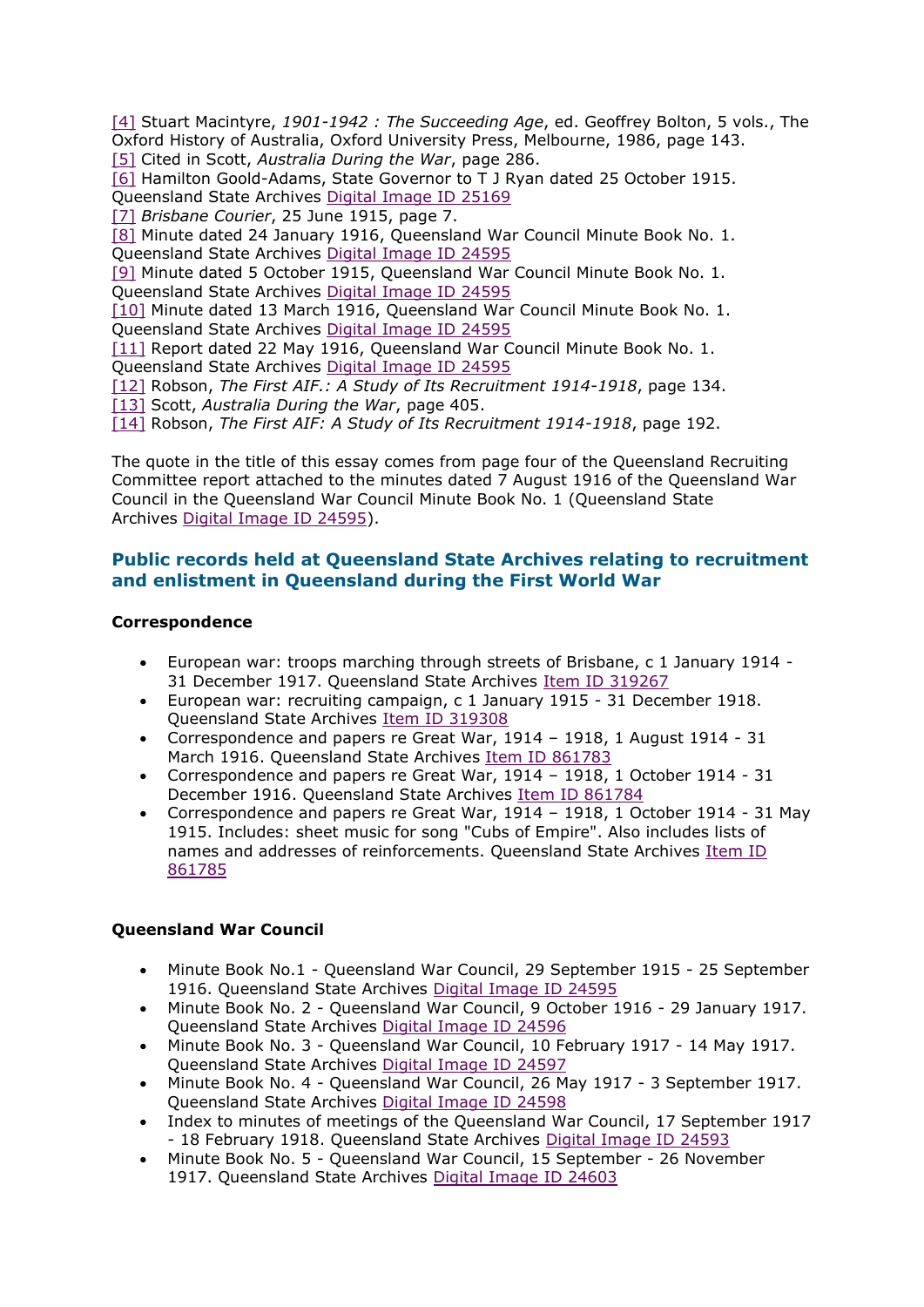- Minute Book No. 6 Queensland War Council, 10 December 1917 18 February 1918. Queensland State Archives [Digital Image ID 24604](https://web.archive.org.au/awa/20140801174110mp_/http:/www.archivessearch.qld.gov.au/Image/DigitalImageDetails.aspx?ImageId=24604)
- Index to minutes of meetings of the Queensland War Council, 4 March 1918 5 September 1921. Queensland State Archives [Digital Image ID 24594](https://web.archive.org.au/awa/20140801174110mp_/http:/www.archivessearch.qld.gov.au/Image/DigitalImageDetails.aspx?ImageId=24594)
- Minute Book No. 7 Queensland War Council, 2 March 1918 15 July 1918. Queensland State Archives [Digital Image ID 24605](https://web.archive.org.au/awa/20140801174110mp_/http:/www.archivessearch.qld.gov.au/Image/DigitalImageDetails.aspx?ImageId=24605)
- Minute Book No. 8 Queensland War Council, 29 July 1918 5 September 1921. Queensland State Archives [Digital Image ID 24606](https://web.archive.org.au/awa/20140801174110mp_/http:/www.archivessearch.qld.gov.au/Image/DigitalImageDetails.aspx?ImageId=24606)

### **Other digitised content**

- Correspondence supplying lists of returned soldiers employed in the Home Secretary's Department, 7 February 1922 - 23 February 1922. Queensland State Archives [Digital Image ID 24869](https://web.archive.org.au/awa/20140801174110mp_/http:/www.archivessearch.qld.gov.au/Image/DigitalImageDetails.aspx?ImageId=24869)
- Correspondence supplying lists of returned soldiers and enlistments employed in the Home Secretary's Department, 9 February 1918 - 21 June 1918. Queensland State Archives [Digital Image ID 24759](https://web.archive.org.au/awa/20140801174110mp_/http:/www.archivessearch.qld.gov.au/Image/DigitalImageDetails.aspx?ImageId=24759)
- Correspondence supplying lists of enlistments (accepted and rejected) and returned soldiers employed in the Home Secretary's Department, 15 October 1917 - 29 October 1917. Queensland State Archives [Digital Image ID 24760](https://web.archive.org.au/awa/20140801174110mp_/http:/www.archivessearch.qld.gov.au/Image/DigitalImageDetails.aspx?ImageId=24760)
- Correspondence supplying numbers of enlistments, numbers killed, numbers returned and numbers who have won distinction employed in the Home Secretary's Department, 2 February 1917 - 31 August 1917. Queensland State Archives [Digital Image ID 24870](https://web.archive.org.au/awa/20140801174110mp_/http:/www.archivessearch.qld.gov.au/Image/DigitalImageDetails.aspx?ImageId=24870)
- Memo to the Under Secretary, Department of Justice from the Clerk of Petty Sessions, Pittsworth, regarding handing over office if he is to register for the citizens forces, 16 October, 1916. Queensland State Archives [Digital Image ID](https://web.archive.org.au/awa/20140801174110mp_/http:/www.archivessearch.qld.gov.au/Image/DigitalImageDetails.aspx?ImageId=24545)  [24545](https://web.archive.org.au/awa/20140801174110mp_/http:/www.archivessearch.qld.gov.au/Image/DigitalImageDetails.aspx?ImageId=24545)
- Correspondence re Nurses seeking out information about joining and volunteering for active service, 7 April 1915 - 29 September 1915. Queensland State Archives [Digital Image ID 25104](https://web.archive.org.au/awa/20140801174110mp_/http:/www.archivessearch.qld.gov.au/Image/DigitalImageDetails.aspx?ImageId=25104)

### **Related resources**

Additional records on recruitment and enlistment in Queensland during the First World War can be located in the [ArchivesSearch](https://web.archive.org.au/awa/20140801174110mp_/http:/www.archivessearch.qld.gov.au/Search/BasicSearch.aspx) catalogue or in [Image Queensland.](https://web.archive.org.au/awa/20140801174110mp_/http:/www.archivessearch.qld.gov.au/Image/ImageBasicSearch.aspx)

Check out the First World War [resources list](https://web.archive.org.au/awa/20140801174110mp_/http:/www.archives.qld.gov.au/Researchers/Resources/Pages/First-World-War.aspx) on our website to see what other records can be searched for at Queensland State Archives.

The accompanying online exhibition - [Recruitment and enlistment in Queensland](https://web.archive.org.au/awa/20140801174110mp_/http:/www.archivessearch.qld.gov.au/Exhibition/ExhibitionDetails.aspx?ExhibitionId=62) - of selected records from the collection is available to view in Image Queensland.